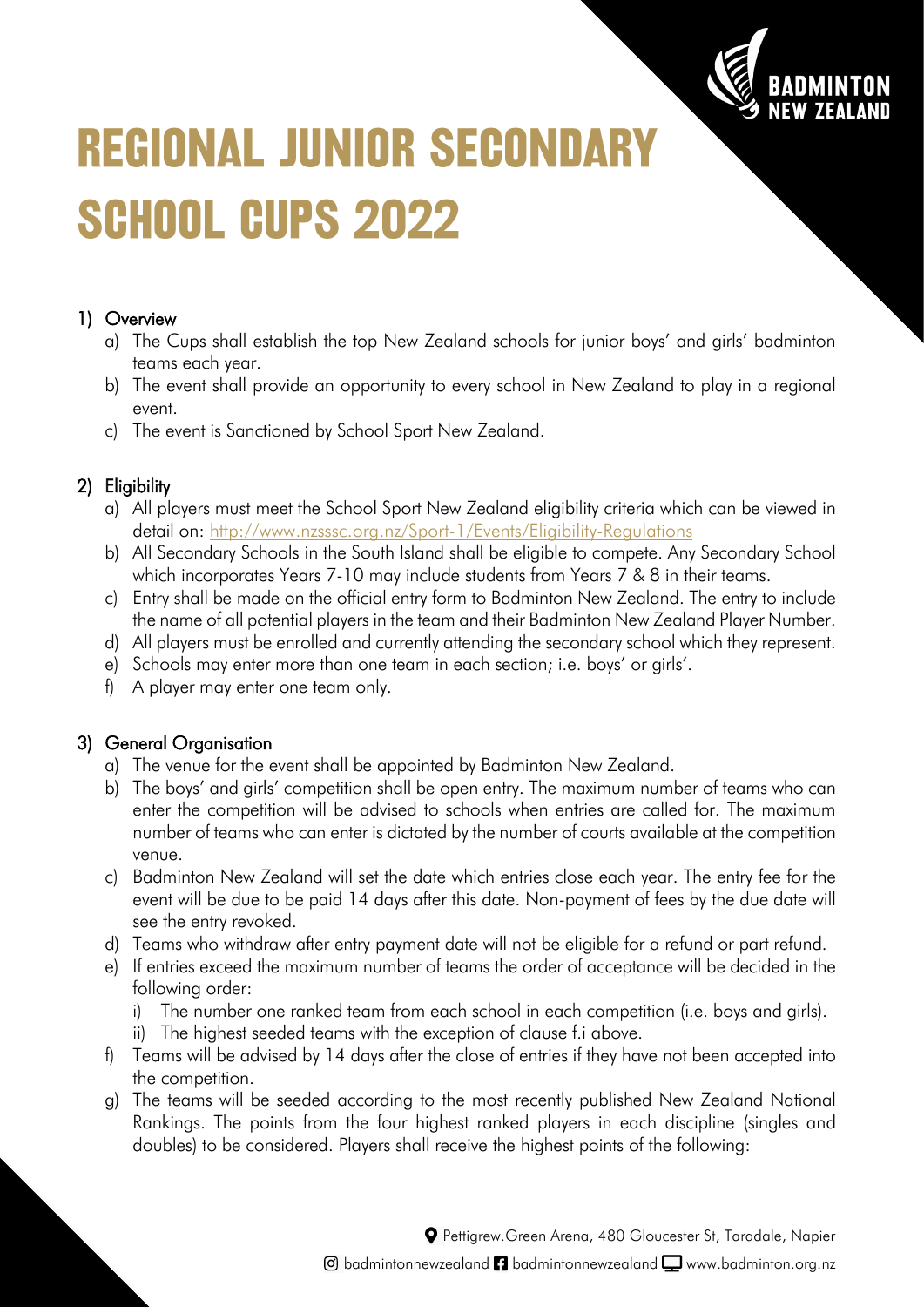- i) 100% of points from the Under 17 age group.
- ii) 75% of points from the Under 15 age group.
- h) The team with the highest number of points will be seeded number 1. Every team will be given a seeding for the purpose of making the draw.
	- i) Should multiple teams have no seeding points, Badminton New Zealand will consult with selectors to determine the seeding of each team, with teams seeded below all teams that have seeding points.
- i) If there are still places available late entries may be accepted up until the time that the draw is made and at the discretion of Badminton New Zealand.
- j) The event will commence with a compulsory Team Managers' Meeting on the first morning of competition.
- k) Each team shall be responsible for organising and funding their own travel and accommodation.
- l) Gold, Silver and Bronze medals presented to the three highest placed teams in all divisions. The winning teams in each division will be awarded Badminton New Zealand Trophies which they will be responsible for until the next event.
- m) This event is Smoke, Drug and Alcohol free at all times.

#### 4) Composite Teams & Home-Schooled Students

- a) The School Sport New Zealand Regulations [\(http://www.nzsssc.org.nz/Sport-](http://www.nzsssc.org.nz/Sport-1/Events/Eligibility-Regulations)[1/Events/Eligibility-Regulations\)](http://www.nzsssc.org.nz/Sport-1/Events/Eligibility-Regulations) shall provide the overarching basis for Composite Teams and Home-Schooled Students Regulations, with the New Zealand Secondary School Badminton Championships Regulations providing clarification.
- b) The acceptance of any composite teams or teams with home schooled students into the Championships, shall be at the discretion of Badminton New Zealand and School Sport New Zealand.
- c) A composite team may include two schools only, with one principal accepting responsibility for the team.
- d) A team with home-schooled players must have a minimum of one non-home-schooled player in the team, with that player's principal accepting responsibility for the team.
- e) Composite teams and teams with home schooled students may compete in all stages of the event, including finals.

#### 5) Format

- a) Separate sections will run for boys and girls.
- b) Each team shall consist of a minimum of 4 players and up to a maximum of 6 players. These players must be the same for the entire event.
- c) Each Tie shall consist of 4 singles matches and 2 doubles matches.

#### 6) Draw

- a) Badminton New Zealand has sole responsibility for the creation of the draw which will be determined by the overall quantity of entries.
- b) The draw format will be published within 14 days after the close of entries.
- c) The draw and schedule will be published at least 7 days prior to the start of the Championships.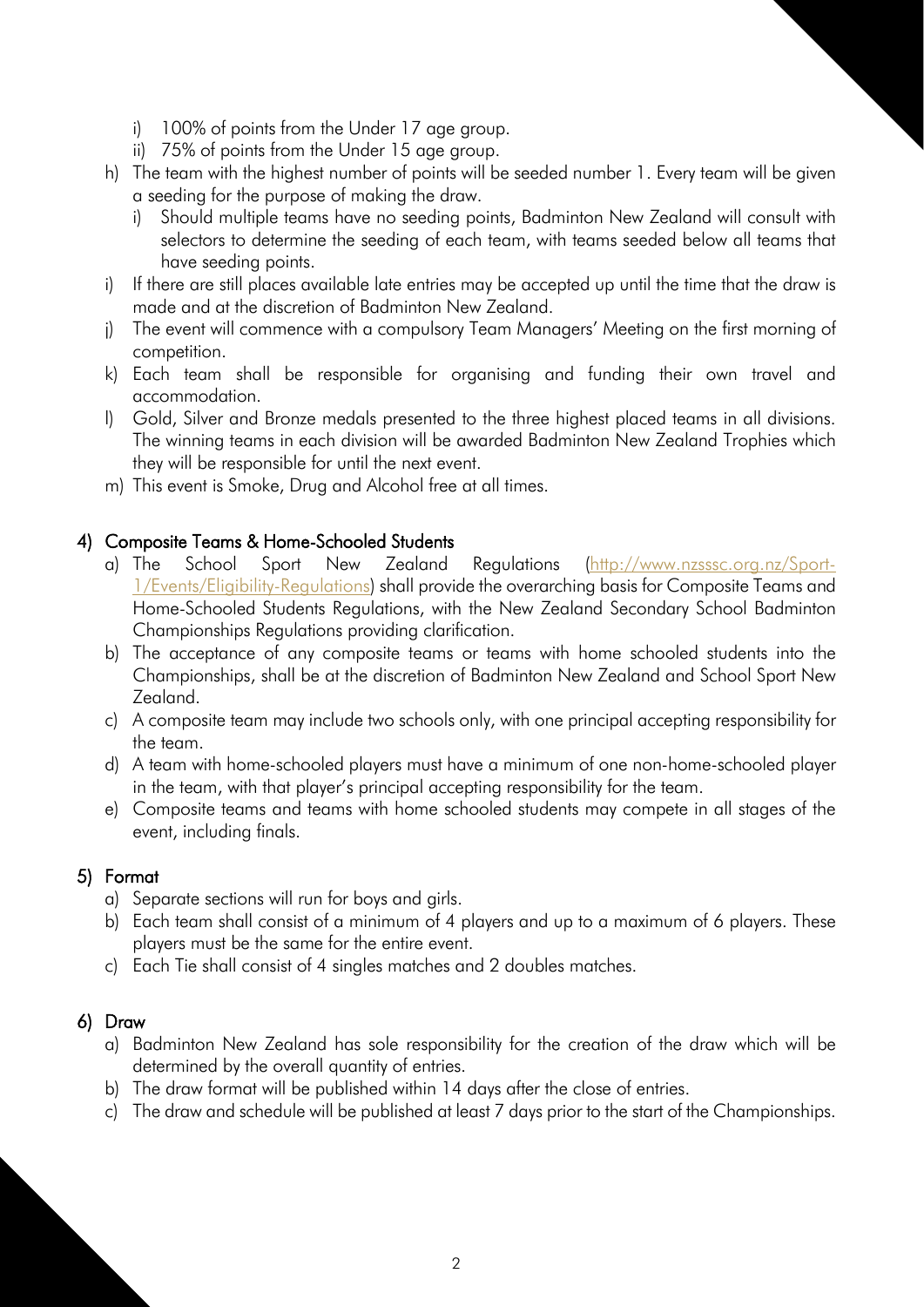## 7) Ties

- a) All matches will be the best of three games to 21 points as per the current BWF Scoring System.
- b) A player may only receive advice by their coach, during a match when the shuttle is not in play (i.e. when a rally is finished and during the permitted intervals). Coaches must be seated in the designated seats (behind the court, on their player's side) and must not stand courtside except during the permitted intervals.
- c) No player shall play more than one singles match and one doubles match in any one Tie.
- d) Each team must submit a team ranking list, in order of merit for singles plus all the doubles combinations intended to be used in order of merit, to Badminton New Zealand at least 21 days prior to the start of the Championships. The order of merit should follow the player points order of merit; if not then deviations are to be justified.
- e) The submitted Team Ranking Lists will be distributed to all teams. Teams may protest the ranking order of any team, which must be supported by a statement of case and lodged on the correct form by the due date. Any alterations considered necessary by Badminton New Zealand (as a result of any protest received, or for any other reason) or following a decision of the Selectors, shall be notified to Teams at least seven (7) days prior to the first Tie.
- f) Where a player is unable to take his or her place in the team prior to the commencement of the first Tie the team may name a replacement player. As soon as practicable, the team must submit a revised order of merit.
- g) The team playing order for each Tie must follow the order of merit list.
- h) Any matches defaulted in a Tie other than for injury or illness will also be automatically defaulted by that team for the rest of the tournament.
- i) If, during the playing of a Tie, a player is incapacitated and is unable to continue, the match in progress shall be forfeited. If a team consists of only the minimum number of players then the remaining match in which the incapacitated player is unable to play shall be forfeited. If a team consists of more than the minimum number of players then one other member must substitute for the incapacitated player, in that player's position, in the remaining match of the Tie provided clause 7c is complied with.
- j) If a player is incapacitated, then that team's Manager must confer with the Referee regarding both the incapacitated and substitute players. The Referee shall be the sole judge and his or her decision is final. If a match is forfeited, the incapacitated side shall retain their points scored while the other side shall take the extra points needed to win the match.
- k) Teams for each Tie must be submitted by the time set by the Tournament Controller. Failure to do so may result in the results of that tie being discounted as per the decision of the Referee.
- l) The order of play shall be: First, the doubles in ascending order of merit followed by the singles in ascending order of merit. (i.e. no. 2 doubles, no. 1 doubles, no. 4 singles, no. 3 singles etc.).
- m) Feather shuttles will be supplied for all ties by Badminton New Zealand.
- n) The winner of a Tie shall be the team winning the greater number of matches. If the number of matches won is even, then the team winning the greater number of games shall be the winner. If matches and games are even, then the team winning more points shall be the winner. If matches, games and points are even then the result shall be declared a draw.
- o) The Laws of Badminton applying to all the Ties shall be those laid down by the Badminton World Federation.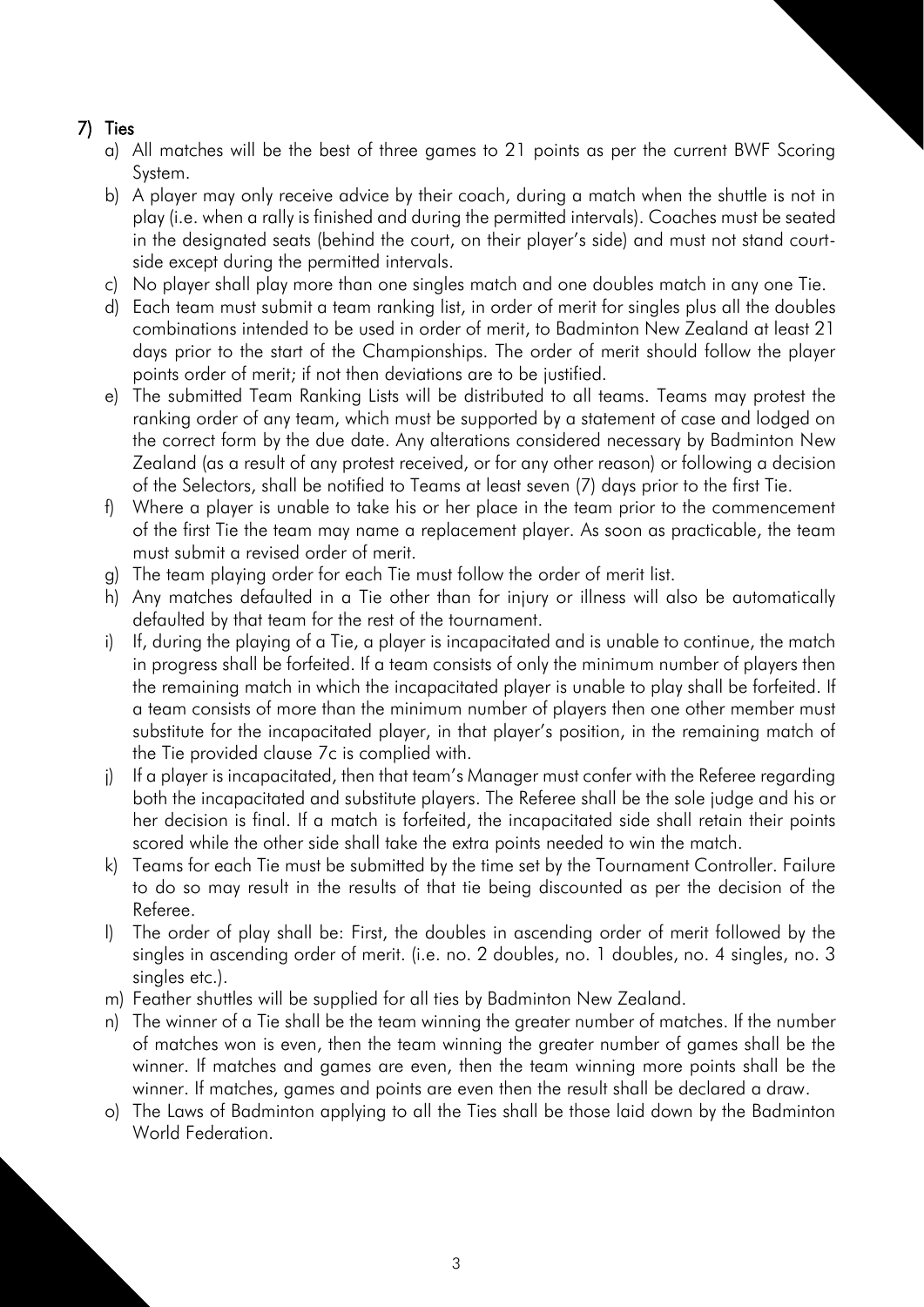- p) This event will be played using the Alternative Service Law 9.1.6.
- q) The Section placings shall be decided by the greatest number of group points. Group points shall be awarded on the following basis:
	- (1) Win 2 group points
	- (2) Draw 1 group point
	- (3) Loss 0 group points
	- i) If two teams have won the same number of ties, the winner of the tie between them will be ranked higher.
	- ii) If three or more teams have won the same number of ties, ranking order will be established by the total matches won, with the team having won more matches ranked higher.
	- iii) If Regulation q)ii leaves two teams equal, the winner of the tie between them will be ranked higher.
	- iv) If Regulation q)ii leaves three or more teams equal, ranking order will be established by the difference between total games won and total games lost, with greater difference ranked higher.
	- v) If Regulation q)iv leaves two teams equal, the winner of the tie between them will be ranked higher.
	- vi) If Regulation q)iv leaves three or more teams equal, ranking order will be established by the difference between total points won and total points lost, with greater difference ranked higher.
	- vii) If Regulation q)vi leaves two teams equal, the winner of the tie between them will be ranked higher.
	- viii) If Regulation q)vi leaves three or more teams equal, the ranking order will be established by drawing lots.
- r) If a finals Tie ends as a drawn Tie then the winning team shall be declared by the result of the number one singles match.
- s) All results of any team that has been disqualified or withdraws before completing the group matches shall be entirely deleted.
- t) The approved clothing for use in badminton competition in New Zealand is "All major items of clothing must be of a type and style intended for the use in racket sports". It is mandatory that participating schools wear a team uniform that complies with the clothing code.
	- i) Please see the Badminton New Zealand website www.badminton.org.nz for the Laws of Badminton and the full clothing code.
	- ii) It is Mandatory that all players wear a team uniform for all matches. Team Uniform is defined as matching shirts and the same colour shorts/skirts.
	- iii) The Referee has overall charge of the playing of Ties and has the authority to enforce the Laws of Badminton, Badminton New Zealand Clothing Code or these Secondary School Competition Rules.
	- iv) Any objections or complaints must be lodged in writing to Badminton New Zealand within seven (7) days of the incident.
- u) All rules of the School Sport New Zealand must be adhered to, in particular the rule that all students must be supervised at all times, including travel as per the School Sport New Zealand Code of Conduct 3.2.